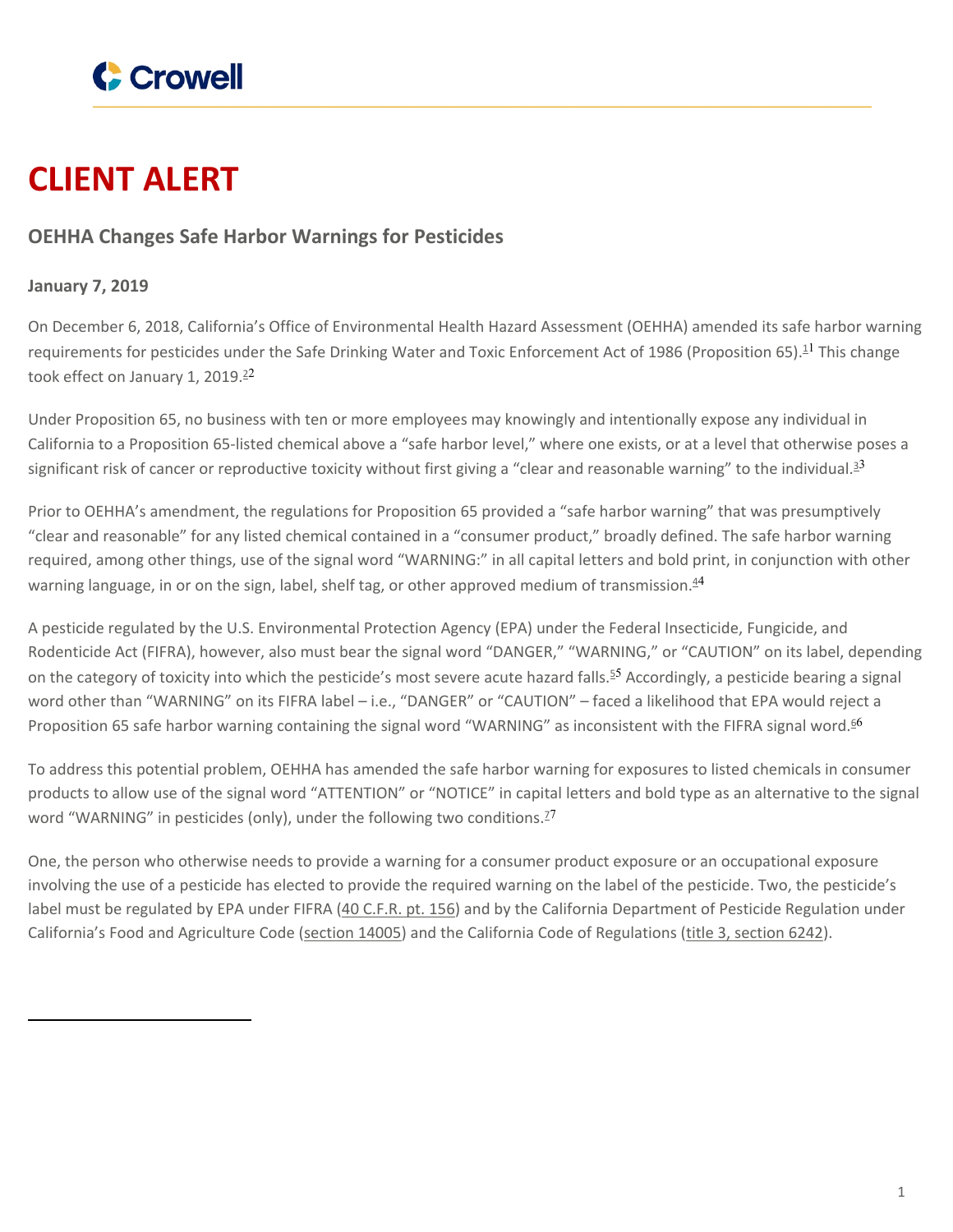

Commenters raised objections to OEHHA's proposed amendment during the public comment period. For example, commenters claimed that Proposition 65's safe harbor regulations conflict with FIFRA's labeling requirements and that the safe harbor warning for pesticides does not resolve the conflict but instead creates a new problem. Specifically, it makes the availability of the safe harbor warning contingent upon EPA's determination that the warning does not conflict with a pesticide's approved FIFRA label. $88$ 

OEHHA rejected any direct conflict between Proposition 65 and FIFRA, identified EPA guidance to use the signal word "Attention" or "Notice" instead of "Warning" in a Proposition 65 warning on a pesticide's FIFRA label, and asserted that EPA has approved FIFRA labels that contain Proposition 65 warnings. Furthermore, OEHHA stated that other safe harbor warning methods are available if EPA rejects a safe harbor warning on a pesticide's FIFRA label, that safe harbor warnings are not mandatory under Proposition 65, and that a person may use any other warning method that is clear and reasonable.<sup>99</sup>

In addition, because pesticides and prescription drugs are both subject to complex federal regulation and label approval prior to commercialization, commenters suggested that OEHHA treat pesticides like prescription drugs, for which OEHHA accepts the federally approved label as a clear and reasonable warning under Proposition 65. OEHHA found significant differences between pesticides and prescription drugs, chiefly, that medical professionals discuss possible drug-related risks with patients whereas consumers can buy pesticides over the counter without any professional advice or consultation. Accordingly, OEHHA disagreed that a warning that is clear and reasonable for a prescription drug under Proposition 65 is necessarily clear and reasonable for a pesticide product.<sup>1010</sup>

Lastly, commenters alleged that the triangle symbol used with the signal word "WARNING:" in the safe harbor warning is a Globally Harmonized System (GHS) pictogram that EPA prohibits on FIFRA pesticide labels. OEHHA denied that the triangle symbol is a GHS pictogram or any other pictogram prohibited by EPA and denied knowing of any conflict between using the triangle symbol on a pesticide label and any FIFRA requirement. $1111$ 

<sup>1</sup> Cal. Office of Envtl. Health Hazard Assessment, Cal. Envtl. Prot. Agency, Notice of Amendments to Article 6 Clear and Reasonable Warnings Pesticide Exposure Warnings, Final Adopted [Regulatory](https://oehha.ca.gov/media/downloads/crnr/finalregtext112618.pdf) Text (Dec. 6, 2018).

<sup>2</sup> 49-Z Cal. [Regulatory](https://oal.ca.gov/wp-content/uploads/sites/166/2018/12/49z-2018.pdf) Notice Reg. 2184 (Dec. 7, 2018).

<sup>3</sup> Cal. Health & Safety Code § [25249.6](http://leginfo.legislature.ca.gov/faces/codes_displayText.xhtml?lawCode=HSC&division=20.&title=&part=&chapter=6.6.&article=) (2018).

<sup>4</sup> Cal. Code Regs. tit. 27, § [25603\(a\)-\(b\)](https://govt.westlaw.com/calregs/Document/I18AE85B9BCA148788DB150CC1DEEB7D3?viewType=FullText&originationContext=documenttoc&transitionType=CategoryPageItem&contextData=(sc.Default)) (2018).

 $540$  C.F.R. § [156.64\(a\)\(2\)](https://www.ecfr.gov/cgi-bin/text-idx?SID=da281bd1f1cbc747231b28e97f34d337&mc=true&node=se40.26.156_164&rgn=div8) (2018).